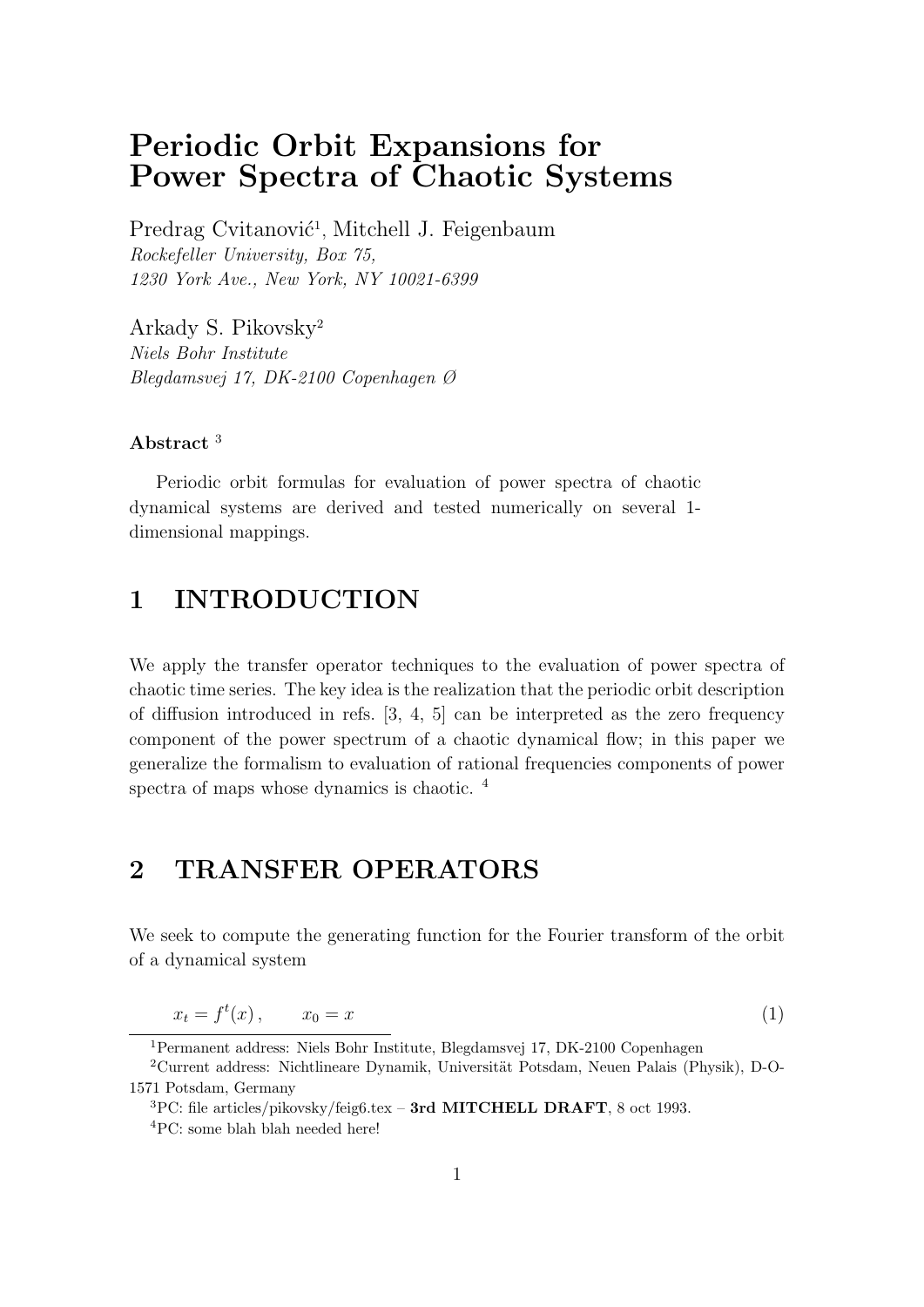averaged over initial conditions, or

$$
\left\langle e^{\beta t \hat{x}_t(\omega, x)} \right\rangle_x, \qquad \hat{x}_t(\omega, x) = \frac{1}{t} \sum_{n=0}^{t-1} x_n e^{in\omega}.
$$
 (2)

(Technically, we ultimately consider a slightly more complicated object, since averaging over all the points of an orbit will phase-wise wash out (2). We will fix up (2) after determining our formalism.) We anticipate that as  $t \to \infty$ , (2) will behave as

$$
\left\langle e^{\beta t \hat{x}_t(\omega, x)} \right\rangle_x \to e^{tQ(\beta)} = \lambda^t \,, \tag{3}
$$

so that appropriate  $\beta$  derivatives will determine the expectation value of moments of  $\hat{x}(\omega)$ . In particular, for  $\omega \neq 0$  the power spectrum will be given by

$$
\lim_{t \to \infty} t \left\langle |\hat{x}_t(\omega)|^2 \right\rangle_x = \left. \frac{\partial^2 Q}{\partial \beta^2} \right|_{\beta=0} . \tag{4}
$$

The power spectrum consists of broad band noise  $D(\omega)$  and discrete spectrum  $\Delta(\omega)$ 

$$
\langle |t\hat{x}_t(\omega)|^2 \rangle \sim t^2 \Delta(\omega) + 2tD(\omega).
$$

 $D(\omega)$  is nothing else but the diffusion constant [3, 4] for quantity  $\hat{t}x_t(\omega)$ , and  $\Delta(\omega)$ is the drift term (factor 2 is the conventional normalization for diffusion in one dimension).

We seek to identify  $\lambda$  with the leading eigenvalue of a transfer operator, and to perform its calculation upon the periodic orbits of the dynamical system (1). Let us proceed. An obvious operator to consider is  $\mathcal{L}^{(\tau)}_{\omega}$ :

$$
\left(\mathcal{L}_{\omega}^{(\tau)}\psi\right)(x) = \int dx' \,\delta(x - f(x'))\,e^{\beta x' e^{i\omega\tau}}\psi(x')\,,\tag{5}
$$

where  $\mathcal L$  is parametrized by  $\omega$  and an integer time value  $\tau$ . It then follows that

$$
\left(\mathcal{L}_{\omega}^{(\tau-1)}\cdots\mathcal{L}_{\omega}^{(0)}\psi\right)(x) = \int dx' \,\delta(x - f^t(x'))\,e^{\beta t \hat{x}_t(\omega, x')} \psi(x')\,,\tag{6}
$$

so that  $\int dx \mathcal{L}_{\omega}^{(\tau-1)} \cdots \mathcal{L}_{\omega}^{(0)} \psi$  is just (2) for  $\psi$  the chosen measure over phase space. The difficulty with  $(6)$  is that we do *not* have the t-th power of an operator, which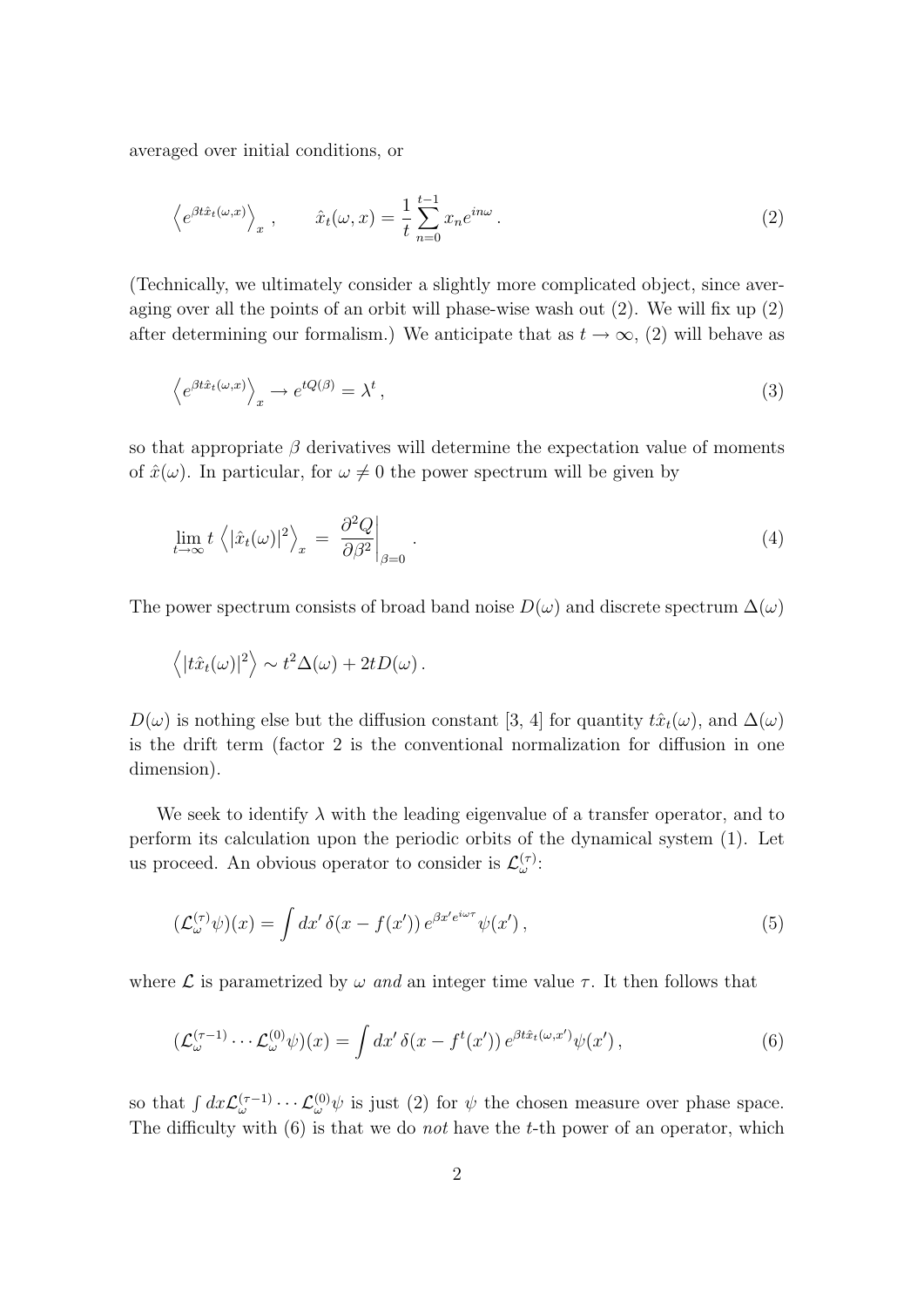would then yield  $\lambda^t$ , but rather t compositions of *different* operators  $\mathcal{L}^{(\tau)}$ . This is unacceptable to our goal and must immediately be remedied.

Now,  $\hat{x}_t(\omega)$  is basically the average  $\frac{1}{t} \sum a_n x_n$  where  $a_n$  is also the orbit of a dynamical system, although generally (and in our case of Fourier analysis) a different one from that of (1). Thus by considering a larger dynamical system, namely the direct product of that for  $a_t$  and that for  $x_t$ , we can construct a fixed operator  $\mathcal L$ for which the time-ordered product on the left of (6) becomes precisely  $\mathcal{L}^t$ . In the case of Fourier analysis  $a_t = e^{i\theta_t}$ , and the extended dynamical system is

$$
x_{t+1} = f(x_t)
$$
  
\n
$$
\theta_{t+1} = g_{\omega}(\theta_t) = \omega + \theta_t \pmod{2\pi}
$$
\n(7)

where the  $\theta_t$  dynamics is the trivial dynamics on the circle. The operator

$$
(\mathcal{L}_{\omega}\,\psi)(x,\theta) = \int dx' \,d\theta' \delta(x - f(x')) \,\delta(\theta - g_{\omega}(\theta')) \,e^{\beta x' e^{i\theta'}} \psi(x',\theta')\,,\tag{8}
$$

(where the  $\theta$  δ-function is taken mod  $2\pi$ ) satisfies the semi-group property  $\mathcal{L}^s \mathcal{L}^t$  $\mathcal{L}^{s+t},$  so

$$
(\mathcal{L}^t_\omega \,\psi)(x,\theta) = \int dx' \, d\theta' \delta(x - f^t(x')) \, \delta(\theta - g^t_\omega(\theta')) e^{\beta e^{i\theta'} t \hat{x}_t(\omega',x')} \psi(x',\theta'), \quad (9)
$$

and  $\mathcal{L}^t_\omega \psi$  integrated over x and  $\theta$  is precisely (2) enhanced by a richer choice of measures: with  $\psi(x,\theta) = \psi(x)\delta(\theta)$ , we have (2) itself. Now, with  $\lambda$  the leading eigenvalue  $\mathcal{L}^t_\omega \psi \to \lambda^t \psi_\lambda$  as  $t \to \infty$  and so, unless  $(\psi_\lambda, \psi) = 0$ , the integral of (9) will behave as  $\lambda^t$ .

We intend to determine  $\lambda$  by evaluating  $\det(1 - z\mathcal{L}_{\omega}) = 0$  for the solution  $z_{\lambda} = 1/\lambda$  of smallest modulus, with the determinant evaluated through

$$
\det (1 - z\mathcal{L}) = e^{tr \ln(1 - z\mathcal{L})} = e^{-\sum z^t tr\mathcal{L}^t/t}
$$
\n(10)

so that we need the trace of  $\mathcal{L}^t_\omega$  for each t.  $z_\lambda$  itself is just the radius of convergence of the power series in the exponent of (10) and so for it we merely require the exponential (in t) part of  $tr \mathcal{L}^t_\omega$  for t asymptotically large. Thus, we must determine these traces. This requires care.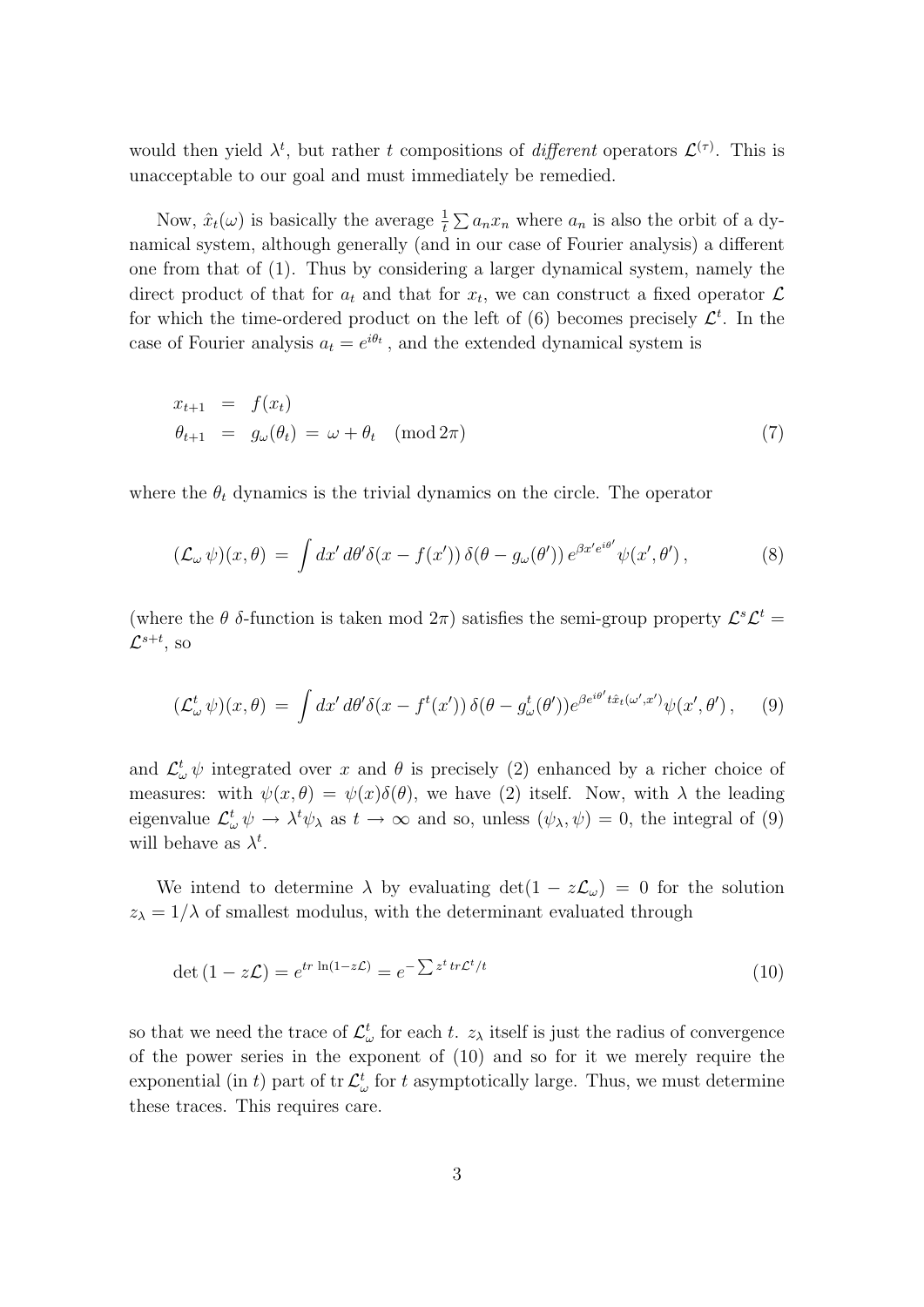## 3 TRACE OVER  $\theta$

Proceeding formally, we need  $\sum_{\mu} (\psi_{\mu}, \mathcal{L}_{\omega}^{t} \psi_{\mu})$  for  $\psi_{\mu}$  an orthonormal basis in our  $x-\theta$ product space. Clearly  $e^{in\theta}/\sqrt{2\pi}$  serve on the circle, and by Fourier analysis, we can take  $\psi_{\mu}(x)e^{in\theta}$  as the x- $\theta$  basis for each  $\psi_{\mu}$ , the x-basis. Accordingly tr $\mathcal{L}^{t}_{\omega}$  can be calculated by independently  $\theta$ -tracing and then x-tracing. The traces of operators like (5) and (8) are generally of the form

$$
\text{tr}\,\mathcal{L} = \sum_{\mu} (\psi_{\mu}, \mathcal{L}\psi_{\mu}) = \sum_{\mu} \int du \,\psi_{\mu}^{\dagger}(u) \int dv \, L(u, v)\psi_{\mu}(v)
$$
\n
$$
= \int du dv \, L(u, v) \sum_{\mu} \psi_{\mu}^{\dagger}(u)\psi_{\mu}(v) = \int du \, L(u, u) \,, \tag{11}
$$

where we used the completeness of the basis  $\psi_{\mu}$ . By (11), when we trace  $\mathcal{L}^{t}$ , all we need do is drop the  $\psi$  in  $\mathcal{L}^t\psi$  (as, for example, in (9)) and set the kernel L variables u, v equal to the variable of integration.

Let us begin to evaluate  $\text{tr } \mathcal{L}^t_\omega$  by first  $\theta$ -tracing and momentarily neglecting the x-parts:

$$
\text{tr}_{\theta} \mathcal{L}_{\omega}^{t} = \int_{0}^{2\pi} d\theta \delta(\theta - g_{\omega}^{t}(\theta)) u_{\omega}(\theta, x)
$$
  
=  $2\pi \delta(\omega t \mod 2\pi) \int_{0}^{2\pi} \frac{d\theta}{2\pi} u_{\omega}(\theta, x).$  (12)

This is an immediate difficulty:  $tr_{\theta} \mathcal{L}_{\omega}^{t}$  is divergent (not trace class), so that our  $\mathcal{L}_{\omega}$  at sharp frequency is not quite well defined. We treat this by considering a smeared  $\mathcal{L}_{\omega}$ :

$$
\mathcal{L}_h = \int \frac{d\omega'}{2\pi} h(\omega' - \omega) \mathcal{L}_{\omega'}, \qquad (13)
$$

with  $h(\omega)$  a test function centered about 0, which we ultimately let tend to  $2\pi \delta(\omega)$ .  $\mathcal{L}_h^t$  is similar to (13) with h replaced by h convolved with itself t times. We now argue that as  $t \to \infty$ , tr  $\mathcal{L}_h^t$  is well-behaved. To see this, define  $\nu = \omega/2\pi$ . Since we mod  $2\pi$ ,  $\nu$  need to be taken only in [0, 1). Then,

$$
I_t(\nu) = 2\pi \delta(\omega t \mod 2\pi) = \delta(\nu t \mod 1) = \sum_{n=0}^{t-1} \delta(\nu t - n)
$$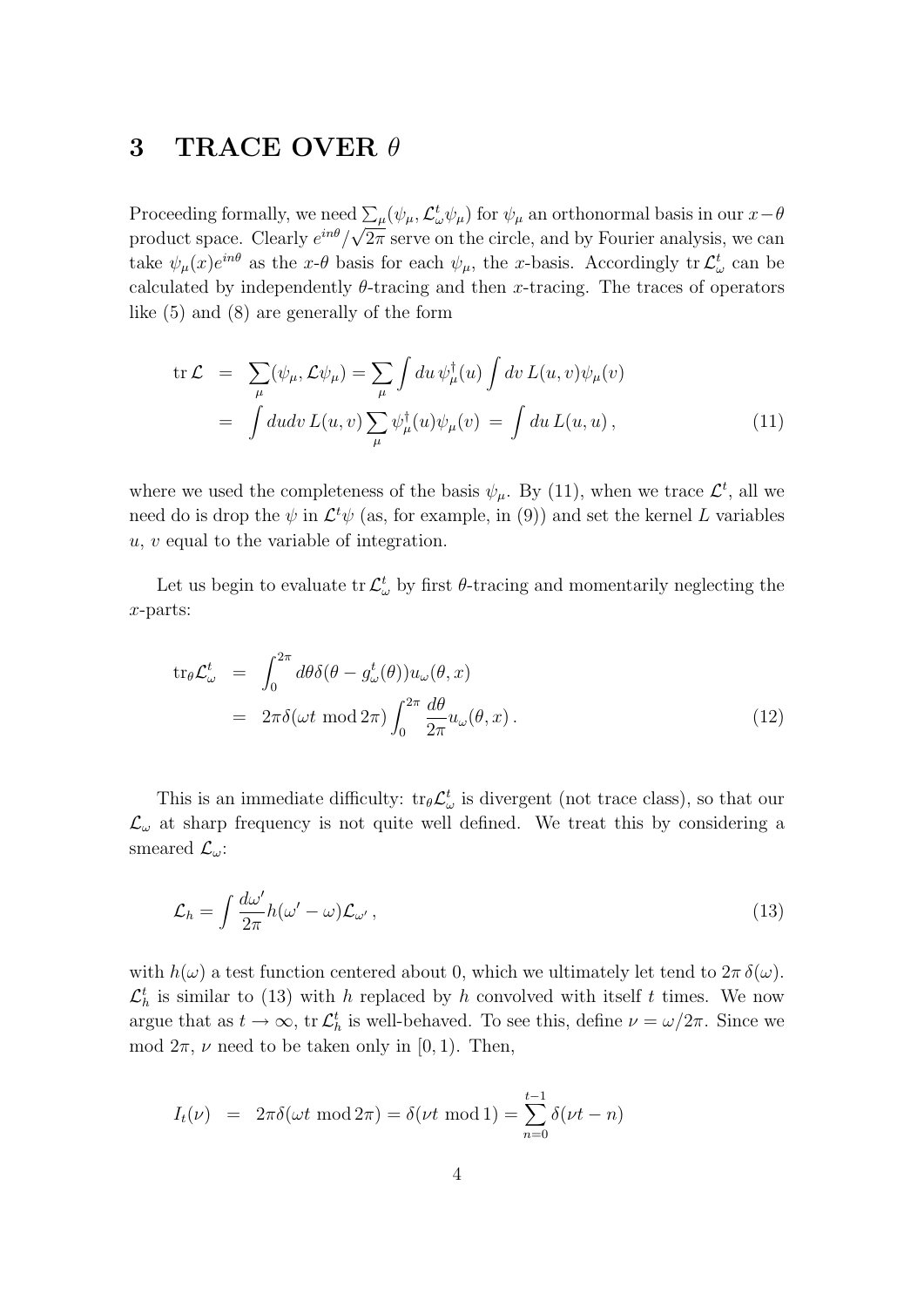$$
\ = \ \frac{1}{t} \sum_{n=0}^{t-1} \delta(\nu - \frac{n}{t}) \, ,
$$

and

$$
\int_0^1 d\nu I_t(\nu)h(\nu) = \frac{1}{t} \sum_{n=0}^{t-1} h(\frac{n}{t}) \to \int_0^1 d\nu h(\nu) ,
$$

that is,  $I_t(\nu)$  becomes the unit distribution as  $t \to \infty$ . <sup>5</sup> Thus the  $2\pi\delta(\omega t)$  becomes harmless in computing  $\text{tr } \mathcal{L}_h^t$  which as  $h \to 2\pi\delta$  is the meaning we assign to tr $\mathcal{L}^t_\omega$ , so that so far as the divergence of tr $\mathcal{L}^t_h$  is concerned, we can simply legislate  $2\pi\delta(\omega t \mod 2\pi)$  to 1. However, prior to limits being taken, the  $\delta(\omega t \mod 2\pi)$  has an impact on  $u_{\omega}$  within the  $\theta$  integral of (12). In particular, as we shall now see, coupled with the t-periodicity  $x_t = x_0$  following from the x-trace over  $\delta(x - f^t(x))$ , the Fourier transform  $\hat{x}_t$  of (2) will approach a definite limit as  $t \to \infty$ , so that  $t\hat{x}_t \approx t\hat{x}$  in the exponent in (9) correctly reflects the asymptotic behavior.

Let us now attempt to evaluate the full trace of  $\mathcal{L}^t_\omega$ . Dropping the  $2\pi\delta(\omega t\!\!\mod\!2\pi)$ we have

$$
\operatorname{tr}\mathcal{L}_{\omega}^{t} = \int dx \delta(x - f^{t}(x)) \int \frac{d\theta}{2\pi} e^{\beta t e^{i\theta} \hat{x}_{t}(\omega, x)}.
$$

However, by power series expanding the exponential, it is clear that the  $\theta$  integral is precisely 1 independent of  $\beta$ : as we said at the beginning the phases have washed out the integral, so that (2) and (8) must now be modified to obtain a non-trivial result. It is obvious what we must do: we should be considering the operator

$$
(\mathcal{L}_{\omega}\,\psi)(x,\theta) = \int dx' \frac{d\theta'}{2\pi} \delta(x - f(x')) \,\delta(\theta - g_{\omega}(\theta')) e^{\beta x' \frac{1}{2}(e^{i\theta'} + e^{-i\theta'})} \psi(x',\theta') \tag{14}
$$

for which

$$
(\mathcal{L}^t_\omega \,\psi)(x,\theta) = \int dx' \frac{d\theta'}{2\pi} \delta(x - f^t(x')) \,\delta(\theta - g^t_\omega(\theta')) e^{\beta t |\hat{x}_t| \cos(\theta' + \alpha_t)} \psi(x',\theta'),
$$

with  $\alpha_t$  the argument of  $\hat{x}_t$ . For the measure uniform in  $\theta$  the  $\theta'$  integration can now be shifted to absorb  $\alpha_t$ , so that after  $\mathcal{L}^t_\omega \psi$  is integrated on x and  $\theta$ , we are

<sup>&</sup>lt;sup>5</sup>PC: I think this formalism fails for  $\omega = 0$ , the uncoupled dynamics appropriate for the classical diffusion constant?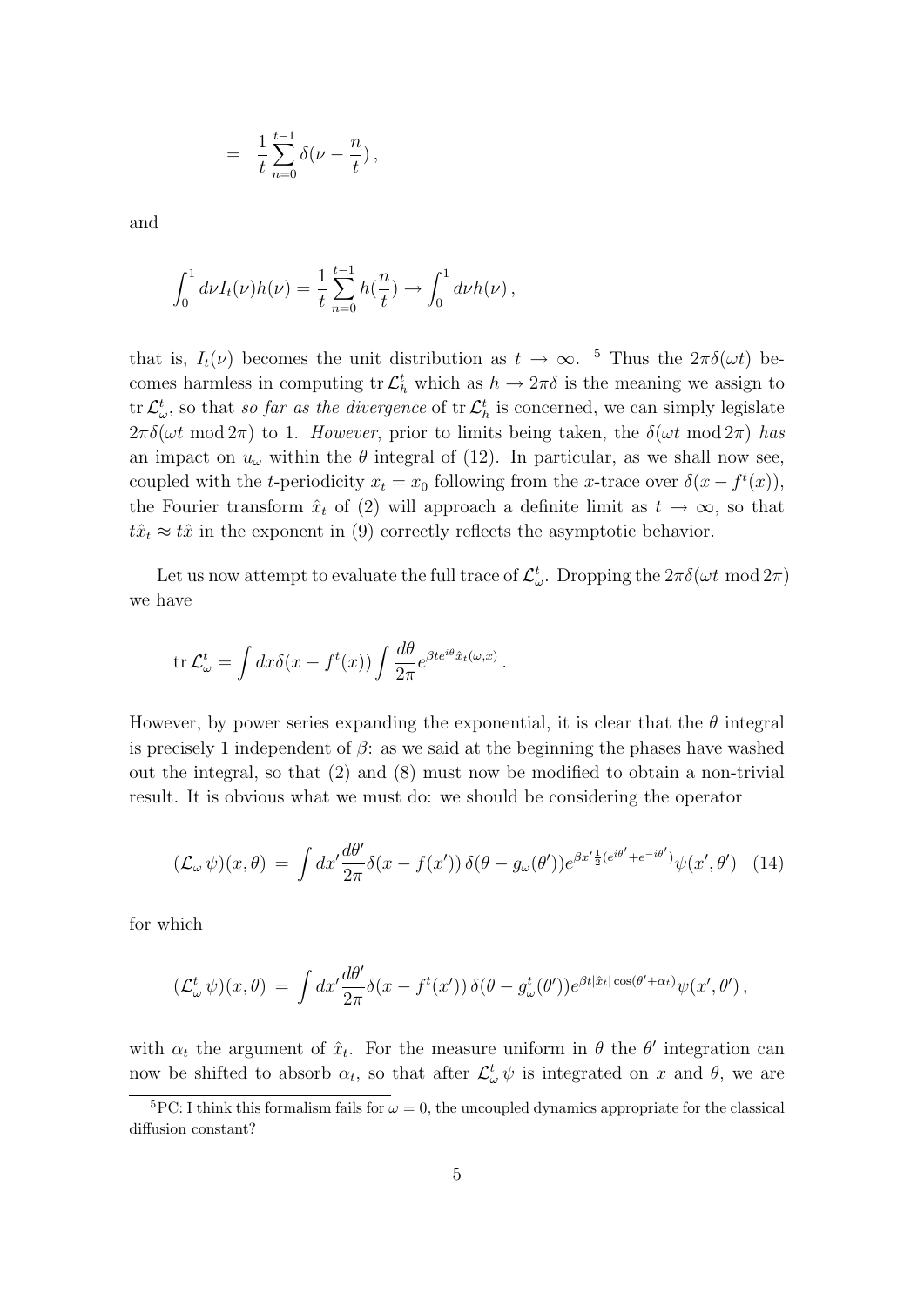determining  $\left\langle \int \frac{d\theta}{2\pi} \right\rangle$  $\frac{d\theta}{2\pi}e^{\beta t|\hat{x}_t|\cos\theta}\Big\rangle$  $_{x}$ , which for  $t \to \infty$ , by steepest descent, is

$$
\left\langle \frac{e^{\beta t |\hat{x}_t|}}{\sqrt{2\pi\beta t |\hat{x}_t|}} \right\rangle_x \,. \tag{15}
$$

Apart from a prefactor, this is the desired expectation value (3), which in turn behaves as  $\lambda^t$ , with  $\lambda$  the leading eigenvalue of  $\mathcal{L}_{\omega}$  of (14).

Before proceeding we comment on two possible alternative formulations of the problem of evaluation of chaotic power spectra.

(1) Instead of extending dynamics as in (7), and deriving the trace formula constrained to rational frequencies, we could have considered from the start rational frequencies of form  $\omega = 2\pi k/n$ , and replaced the evolution operator (5) by one that advances the system  $n$  steps in time:

$$
\left(\mathcal{L}^n_\omega\psi\right)(x) = \int dx' \,\delta(x - f^n(x'))\,\exp\left(\beta \sum_{k=0}^{n-1} x_k e^{2\pi i k m/n}\right)\psi(x').\tag{16}
$$

This operator satisfies the semi-group property  $\mathcal{L}^{ns}\mathcal{L}^{nt} = \mathcal{L}^{n(s+t)}$ , as the motion on the circle adjoined to the dynamics  $(7)$  is periodic with period n. The theorems that guarantee the discretness of the spectrum of  $\mathcal L$  for the Axiom A flows [8] ensure faster than exponential convergence of the cycle expansions of the associated Fredholm determinants; we illustrate this with the numerical results of sect. 6. A disadvantage of using  $(16)$  instead of the 1-time step evolution operator  $(14)$  is that it requires a larger symbolic dynamics; for example, if the the 1-time step evolution is described by a 2-symbol alphabet, the *n*-time steps operator (16) requires an alphabet of  $2^n$ symbols.

(2) An alternative formula for power spectrum is given by the Kinchine-Wiener relation

$$
\langle |t\hat{x}_t(\omega, x)|^2 \rangle_x = t \sum_{n=-t+1}^{t-1} (1 - |n|/t) C(n) e^{i\omega n}
$$

where  $C(n) = \langle x_t x_{t+n} \rangle_x$  is the space-averaged time correlation function. We have also evaluated  $C(n)$  by means of cycle expansions, but the convergence appears to be very slow.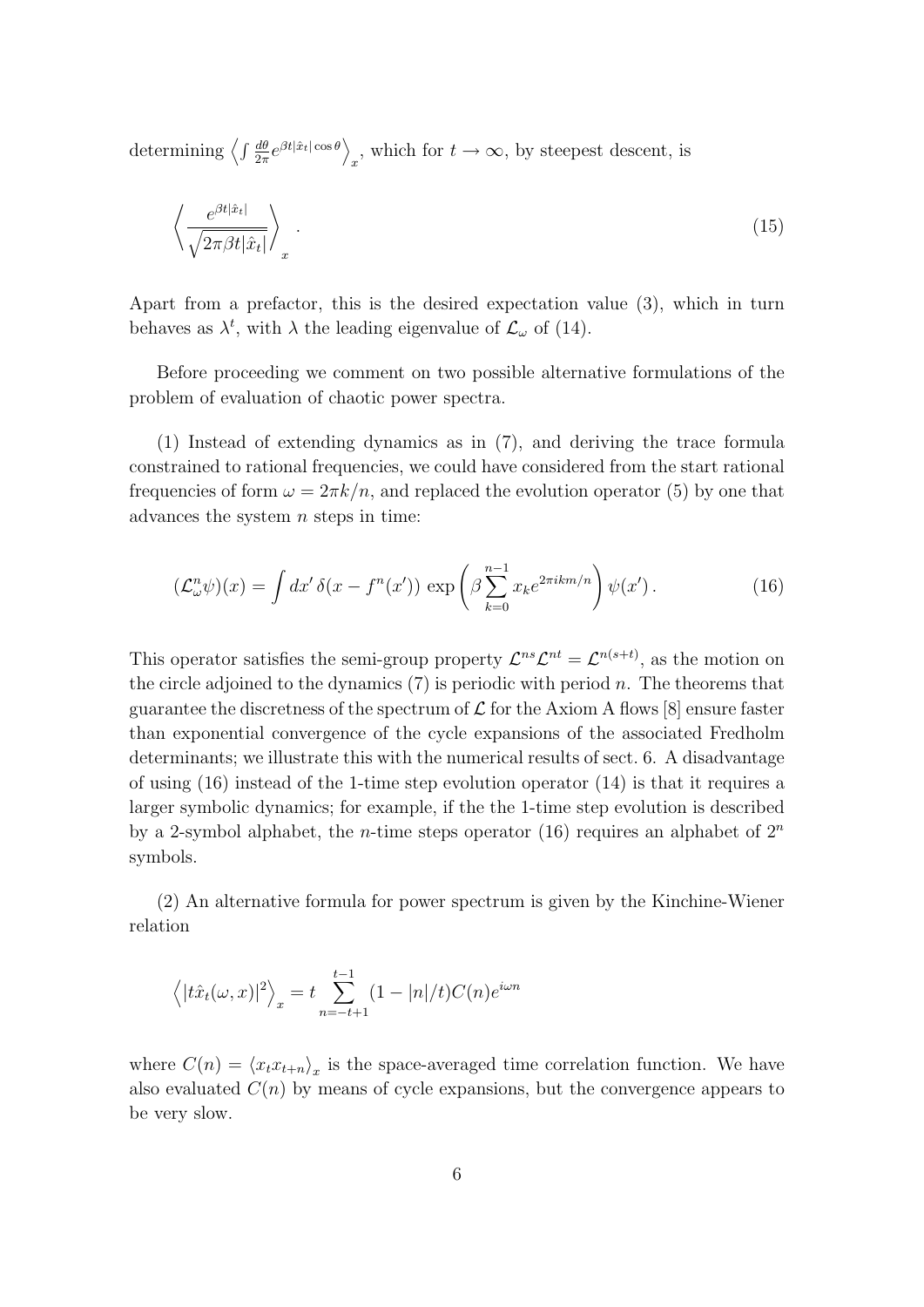# 4 TRACE FORMULA

Let us now determine

$$
\operatorname{tr}\mathcal{L}_{\omega}^{t} = \int dx \delta(x - f^{t}(x)) \int \frac{d\theta}{2\pi} e^{\beta t |\hat{x}_{t}(\omega, x)| \cos \theta}.
$$
 (17)

The trace (17) picks up contributions from all periodic points  $x = f<sup>t</sup>(x)$ . Every periodic point x belongs to some prime cycle p,  $x \in \{x_{p,0}, x_{p,1}, \ldots, x_{p,n_p-1}\}$ , where  $n_p$  is the minimal period of x under f, and  $x_{p,m} = f^m(x_{p,0})$ . Consider now  $\hat{x}_t(\omega, x)$ , given that x is periodic with period t. With  $x = x_{p,0}$ ,  $n_p$  divides t (written  $n_p(t)$ , or  $t = r n_p, r \ge 1$ . Define the Fourier transform of a single repeat of a prime cycle as

$$
\hat{x}_p(\omega) = \frac{1}{n_p} \sum_{m=0}^{n_p - 1} x_{p,m} e^{im\omega}.
$$

Then the trajectory Fourier transform (2) is

$$
\hat{x}_t(\omega, x) = \frac{1}{rn_p} \sum_{\ell=0}^{r-1} \sum_{m=0}^{n_p - 1} x_{p,m} e^{i(m+n_p \ell)\omega} = \hat{x}_p(\omega) \frac{1}{r} \sum_{\ell=0}^{r-1} e^{i n_p \ell \omega}.
$$
\n(18)

As  $\hat{x}_t(\omega, x_{p,m}) = e^{-i\omega m} \hat{x}_t(\omega, x_{p,0}), |\hat{x}_p(\omega)|$  is the same for all cycle points belonging to the prime cycle p. Although we have dropped the  $2\pi\delta(\omega t \mod 2\pi)$  in front of (17),  $\omega$  is to be so constrained in evaluating  $\hat{x}_t$ . With  $\omega = 2\pi n/t$ ,  $n = 0, \ldots, t-1$ , the sum in (18) becomes

$$
\frac{1}{r}\sum_{\ell=0}^{r-1}e^{2\pi i n\ell/r} = \delta_{n,kr}, \quad k = 0, \dots, n_p - 1.
$$

Thus,  $\hat{x}_p(\omega)$  contributes its own value to (17)

$$
|\hat{x}_t(\omega, x_{p,m})| = \begin{cases} |\hat{x}_p(\omega)| & \text{if } n_p|t \text{ and } \omega = 2\pi k/n_p \\ 0 & \text{otherwise} \end{cases}
$$
 (19)

Integrating  $(17)$  over x yields  $[1, 2]$  our final trace formula

$$
\operatorname{tr}\mathcal{L}_{\omega}^{t} = \sum_{p} n_{p} \sum_{r=1}^{\infty} \frac{\delta_{t,n_{p}r}}{\left|\det\left(1 - \mathbf{J}_{p}^{r}\right)\right|} \left\langle e^{\beta t |\hat{x}_{t}(\omega)|} \right\rangle_{p}
$$
\n
$$
\left\langle e^{\beta t |\hat{x}_{t}(\omega)|} \right\rangle_{p} = \begin{cases} \int_{0}^{2\pi} \frac{d\theta}{2\pi} e^{\beta r n_{p} |\hat{x}_{p}(\omega)| \cos \theta} = J_{0}(i\beta r n_{p} |\hat{x}_{p}(\omega)|) & \text{if } \omega = 2\pi \frac{k}{n_{p}} \ (20) \\ 1 & \text{otherwise} \end{cases}
$$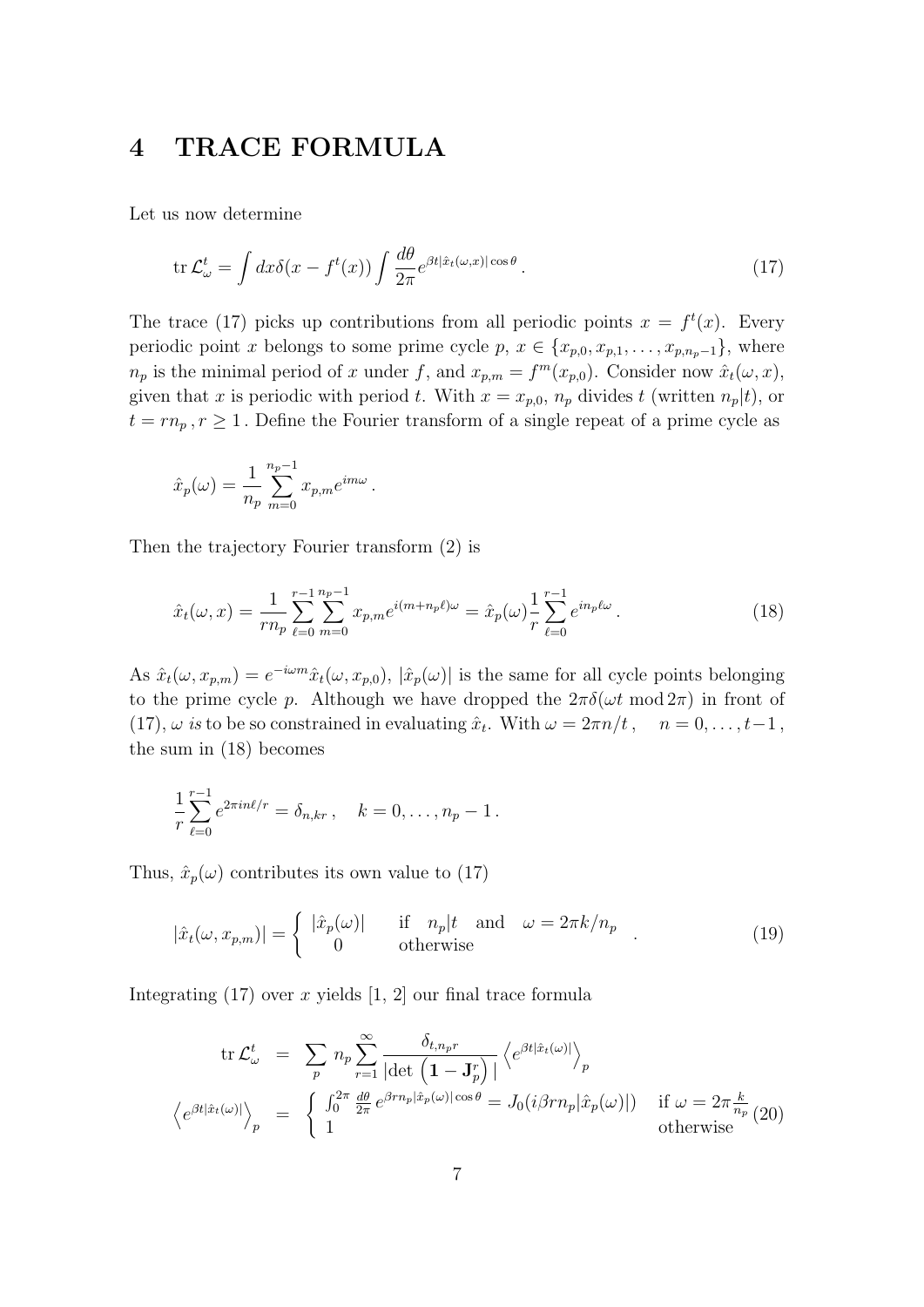Here  $J_p$  is the cycle stability matrix; for 1-d maps  $J_p = \Lambda_p = \frac{d}{dx} f^{n_p}(x)$ ,  $x = x_{p,m}$ .

Second derivative with respect to  $\beta$  yields a trace estimate of the power spectrum

$$
D(\omega) = \frac{1}{2} \frac{\partial^2 Q}{\partial \beta^2} \Big|_{\beta=0} = \frac{1}{2t} \left\langle |t\hat{x}_t(\omega)|^2 \right\rangle_x + O\left(e^{tQ_1(0)}\right)
$$

$$
\frac{1}{t} \left\langle |t\hat{x}_t(\omega)|^2 \right\rangle_x = \int dx \delta(x - f^t(x)) t|\hat{x}_t(\omega, x)|^2
$$

$$
= \sum_p |n_p \hat{x}_p(\omega)|^2 \sum_{r=1}^{\infty} \frac{\delta_{t, n_p r}}{|1 - \Lambda_p^r|}.
$$
(21)

While this formula is already exponentially convergent with  $t$ , for nice hyperbolic systems the Fredholm determinant formulas of the next section are on general grounds [8] expected to be superexponentially convergent, and thus preferable to (21).

### 5 CYCLE EXPANSIONS

The Fredholm determinant corresponding to (20) follows from (10):

$$
F(\beta, Q) = \det(1 - e^{-Q} \mathcal{L}) = \exp\left(-\sum_{p} \sum_{r=1}^{\infty} \frac{1}{r} \frac{e^{-r n_p Q} \left\langle e^{\beta r n_p |\hat{x}(\omega)|} \right\rangle_p}{|\det(\mathbf{1} - \mathbf{J}_p^r)|}\right).
$$
 (22)

For given  $\beta$  the  $\mathcal{L}_{\omega}$  eigenvalues  $\lambda_{\alpha} = e^{Q_{\alpha}(\beta)}$  are given by the zeros of  $F(\beta, Q(\beta)) = 0$ . We shall need to evaluate only the derivatives of the leading eigenvalue  $\lambda_0$  at  $\beta = 0$ . As for  $\beta = 0$  the transfer operator (14) is simply the Perron-Frobenius operator, for bound dynamical systems probability conservation implies  $Q(0) = 0$ , and the leading eigenvalue is trivially  $\lambda_0 = 1$ . We use this condition as one of the checks of the quality of our cycle expansions.

The above formula can be simplified somewhat by observing that we only need the trace  $(17)$  for t asymptotically large,

$$
\operatorname{tr}\mathcal{L}_{\omega}^{t} \approx \int dx \delta(x - f^{t}(x)) e^{\beta t |\hat{x}_{t}(\omega, x)|}, \qquad (23)
$$

to produce the *leading* eigenvalue  $\lambda_0$ . It is to be stressed that when we do so, although (15) and (23) are not exactly the outcome of an operator  $\mathcal L$  with the semigroup property  $\mathcal{L}^s \mathcal{L}^t = \mathcal{L}^{s+t}$ , we have nevertheless demonstrated that they are the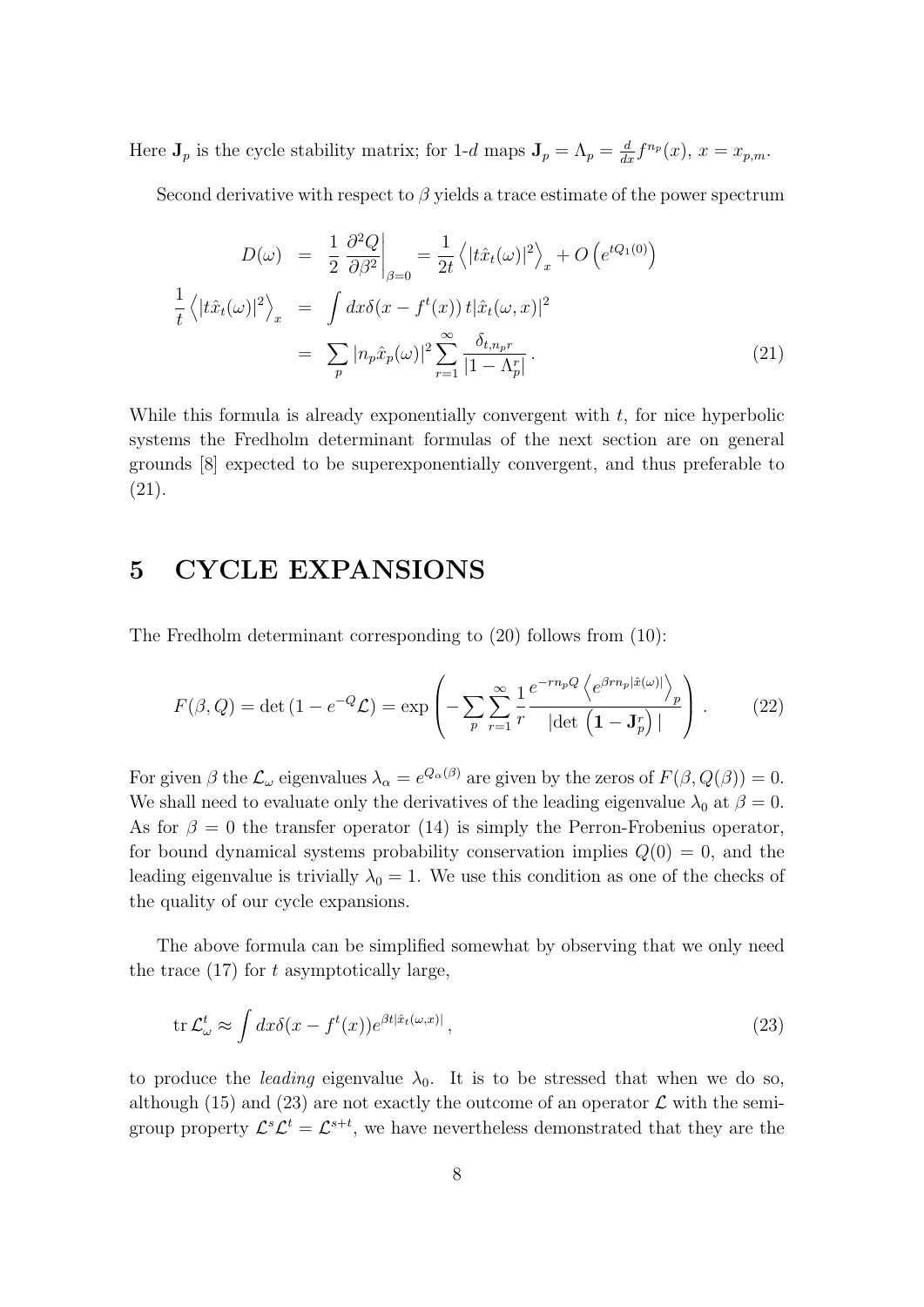asymptotics of such an operator, namely  $\mathcal{L}_{\omega}$  of (14), so that we can still expect fast convergence to  $\lambda$  of the cycle expansion technique which follows. In the saddlepoint approximation (15)

$$
\left\langle e^{\beta t |\hat{x}_t(\omega)|} \right\rangle_p \rightarrow e^{\beta r n_p |\hat{x}_p(\omega)|}
$$

the Fredholm determinant can be resummed into a product of the Selberg type [2]; for example, for  $1-d$  maps  $(22)$  becomes

$$
F_{sp}(\beta, Q) = \prod_{p} \prod_{k=0} \left( 1 - \frac{t_p}{\Lambda_p^k} \right) , \qquad t_p = \frac{1}{|\Lambda_p|} e^{(\beta|\hat{x}_p(\omega)| - Q)n_p} . \tag{24}
$$

As a further simplifying alternative, the leading eigenvalue can be extracted from the associated Ruelle  $\zeta$  function [1], obtained by replacement  $|\text{det}(\mathbf{1}-\mathbf{J}_p^r)| \to |\Lambda_p|^r$ . This amounts to keeping the  $k = 0$  term in the above product (see ref. [2] for details):

$$
1/\zeta(\beta, Q) = \prod_p (1 - t_p) \tag{25}
$$

The above infinite products can be rearranged as *cycle expansions* with improved convergence properties [2]. The  $\zeta$  function is expanded as a formal power series,

$$
1/\zeta = \prod_{p} (1 - t_p) = 1 + \sum_{\{p_1 p_2 \dots p_k\}}' t_{\{p_1 p_2 \dots p_k\}},
$$
  

$$
t_{\{p_1 p_2 \dots p_k\}} = (-1)^k t_{p_1} t_{p_2} \dots t_{p_k}
$$
 (26)

where the prime on the sum indicates that the sum is over all distinct non-repeating combinations of prime cycles. For  $k > 1$ ,  $t_{\{p_1p_2...p_k\}}$  are "pseudo" cycles; they are sequences of shorter cycles that shadow a cycle with symbol sequence  $p_1p_2 \ldots p_k$ along segments  $p_1, p_2, \ldots, p_k$ . For sufficiently small z (we have absorbed z into the weights by  $z^{n_p} t_p \to t_p$  substitution) the sum makes sense as a power series in z.

The implicit definition of  $Q(\beta)$ ,  $1/\zeta(\beta, Q(\beta)) = 0$ , together with the expression for the variation in cycle weight (25) as function of  $\beta$ ,  $Q$ 

$$
\delta t_p = (|\hat{x}_p(\omega)|\delta\beta - \delta Q) n_p t_p, \qquad (27)
$$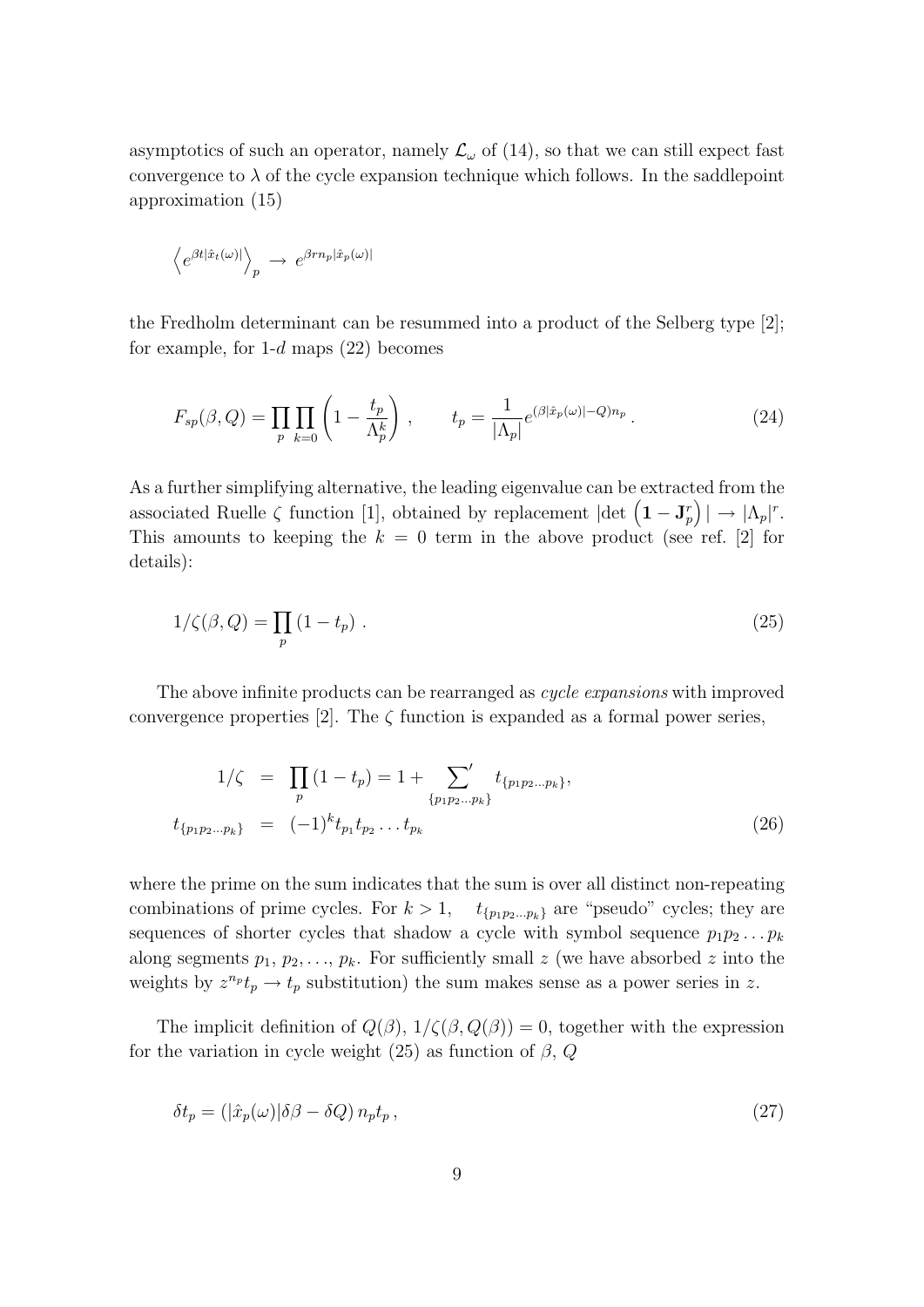yields the cycle expansion [2] for

$$
\lim_{t \to \infty} \langle t | \hat{x}_t(\omega, x) | \rangle_x = \frac{\partial Q}{\partial \beta} \Big|_{\beta=0} = \frac{\sum' \hat{x}_{\{p_1 p_2 \dots p_k\}} t_{\{p_1 p_2 \dots p_k\}}}{\sum' n_{\{p_1 p_2 \dots p_k\}} t_{\{p_1 p_2 \dots p_k\}}},
$$
\n
$$
\hat{x}_{\{p_1 p_2 \dots p_k\}} = n_{p_1} |\hat{x}_{p_1}(\omega)| + \dots + n_{p_k} |\hat{x}_{p_k}(\omega)|
$$
\n
$$
n_{\{p_1 p_2 \dots p_k\}} = n_{p_1} + n_{p_2} \dots + n_{p_k}.
$$
\n(28)

Strictly speaking, this expression is not applicable in the present context, as the Bessel function in (20) is even function of  $\beta$ , so  $\frac{\partial Q}{\partial \beta} = 0$  prior to the saddlepoint approximation (15). However, the second derivative of  $Q(\beta)$ , eq. (4), does yield the power spectrum

$$
D(\omega) = \frac{1}{2} \frac{\sum' (-1)^k (n_{p_1} |\hat{x}_{p_1}(\omega)| + \dots + n_{p_k} |\hat{x}_{p_k}(\omega)|)^2 / |\Lambda_{p_1} \cdots \Lambda_{p_k}|}{\sum' (-1)^k (n_{p_1} + \dots + n_{p_k}) / |\Lambda_{p_1} \cdots \Lambda_{p_k}|}
$$
(29)

The sums are restricted to non-repeating combinations of prime cycles, as in (26). By (19) only those prime cycles p whose whose periods  $n_p$  are multiples of the frequency  $\omega = 2\pi k/n$  denominator,  $n_p|n$ , contribute to the numerator of the cycle expansion (29). All cycles contribute to the denominator, but the denominator is a frequency-independent normalization factor which needs to be computed only once.

The formalism, as it stands, is applicable only for  $\omega \neq 0$ . The  $\omega = 0$  diffusion formulas [3, 4, 5] require substraction of the drift expectation value  $\langle \hat{x}_t(0) \rangle$ .

## 6 NUMERICAL RESULTS

There exist maps - typically 1-d piecewise-linear maps - for which the natural measure is available in closed form. As for such maps the power spectra are known analytically, we can use them as a benchmarks for tests of cycle expansions. We start with two maps whose symbolic dynamics is described by the full (0,1) binary shift, *ie.* all sequences of "0" and "1" are realizable: the Bernoulli shift, and the skew tent map.

<sup>6</sup>PC: the remainder of the text has not been reworked yet.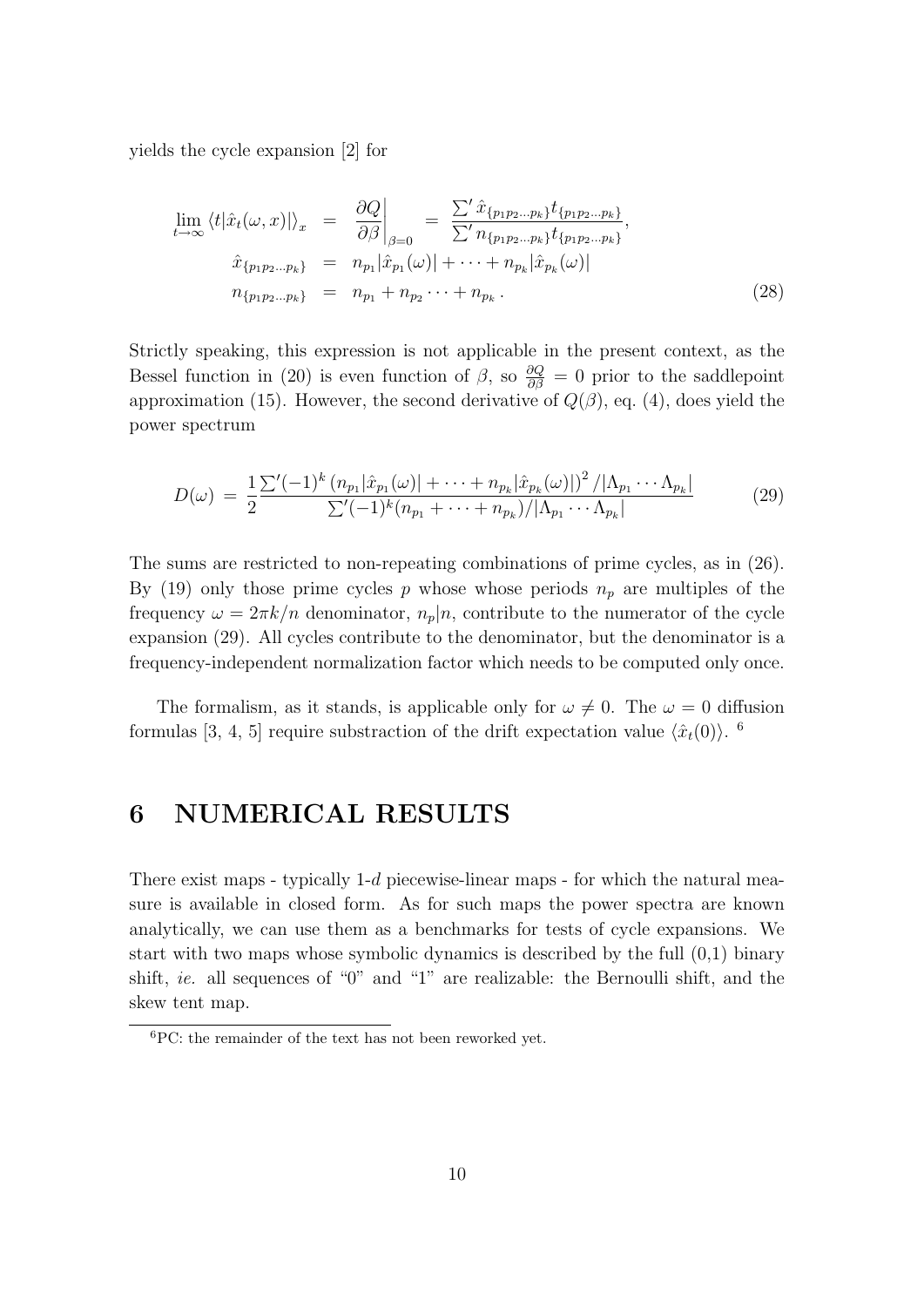#### 6.1 Skew tent map

<sup>7</sup> For the skew tent map

$$
f(x) = \begin{cases} ax & \text{if } 0 \le x \le a^{-1}, \\ \frac{a}{a-1}(1-x) & \text{if } a^{-1} \le x \le 1. \end{cases}
$$
 (30)

the correlation function was calculated by Grossmann and Thomae [9]:

$$
C(m) = \langle (x_t - \langle x \rangle)(x_{t+m} - \langle x \rangle) \rangle = \frac{1}{12} \left(\frac{2-a}{a}\right)^m \tag{31}
$$

The power spectrum is

$$
S(\omega) = \frac{1}{6} \frac{a-1}{a(a-2)(1+\cos 2\pi\omega) + 2}.
$$
 (32)

Consider first the zero frequency case,  $\omega = 0$ . In this case the Ruelle zeta function

$$
1/\zeta = (1-t_0)(1-t_1)(1-t_{01})(1-t_{001})\dots = 1-t_0-t_1-[t_{01}-t_0t_1]\dots
$$

consists of the fundamental part and curvature corrections, and calculation of diffusion constant is straightforward. Stability of a cycle with  $n_{p,1}$  repeats of symbol 1 is  $\Lambda_p = a^{n_p}/(1-a)^{n_{p,1}}$ . The probability conservation follows trivially from  $1/|\Lambda_0| + 1/|\Lambda_1| = 1/a + (a-1)/a = 1$  (all curvatures vanish for this piecewiselinear map), and the denominator in (29) is simply  $-1$ . For  $\beta = 0$  the Fredholm determinant is given by

$$
F = \left(1 - \frac{z}{|\Lambda_0|} - \frac{z}{|\Lambda_1|}\right) \left(1 - \frac{z}{|\Lambda_0|^2} + \frac{z}{|\Lambda_1|^2}\right) \cdots
$$
  
= 
$$
(1-z) \left(1 - z \frac{2-a}{a}\right) \cdots
$$

The leading eigenvalue is 1, by probability conservation; the second eigenvalue controls the exponential falloff of the 2-point correlations,  $\lambda_1 = a/(2 - a)$ , in agreement with (31).

<sup>7</sup>PC: this calculation should be done more analytically?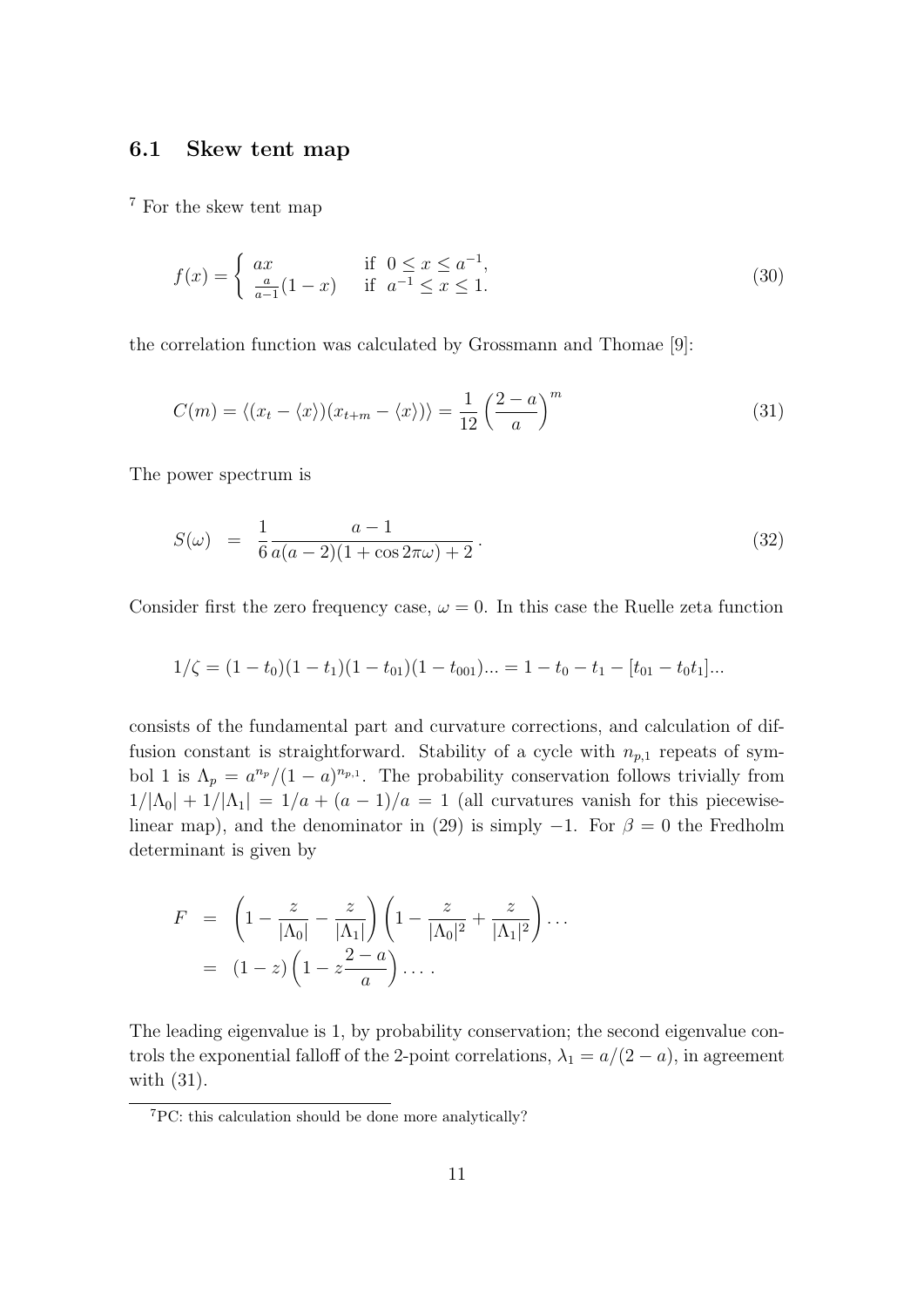The periodic points are easily computed. However, even though the power spectrum is given explicitely by (32), the cycle expansion does not reproduce this expression in any obvious form, so we conclude this section with a numerical evaluation of the power spectrum for the skew tent map (30); the result is given in fig. 1, with fig. 2 illustrating the convergence with maximal cycle length truncations. We have also checked that for the Ruelle zeta functions convergence is exponential, and that for the Fredholm determinant the convergence is faster than exponential. <sup>8</sup>

#### 6.2 Pruned symbolic dynamics

If the symbolic dynamics is described by a subshift of a finite type, cycle expansions converge well [2]. An example is given by the tent map  $f(x) = 1 - a|x|$ ,  $a =$ converge went [2]. An example is given by the tent map  $f(x) = 1 - a|x|$ ,  $a = (1 + \sqrt{5})/2$ . This value of a corresponds to the  $\overline{001}$ ,  $\overline{011}$  3-cycles bifurcation value, with the symbolic dynamics given by a simple pruning rule; the repeat  $0.01$  is forbidden. Fig. 3 shows the numerical power spectrum evaluated by means of (29).

Difficulties can arise if the system is not sufficiently mixing. For example, the tent map  $x_{t+1} = 1 - a|x_t|$  for  $a = \sqrt{2}$  has two nonoverlaping bands. The system is not mixing, and the power spectrum contains a delta-function peak at  $\omega = 1/2$ . In symbolic dynamics only sequences having "1" at all odd or at all even places are allowed. Let us focus our attention on the zeta function  $1/\zeta$  at the frequency  $\omega = 1/2$ . The set of cycles with odd periods is empty (except for the fixed point  $\omega = 1/2$ . The set of cycles with odd period<br>"1", and it also disappears for  $a < \sqrt{2}$ ) and

$$
1/\zeta = \prod_{p \in \mathcal{P}_e} (1 - t_p(Q, \beta))
$$
\n(33)

The straightforward differentiation of  $1/\zeta$  does not give correct result: the drift term vanishes and the diffusion constant diverges. The reason is that the mapping  $f<sup>2</sup>$  is not mixing and has two symmetric attractors, so the zeta function (33) is a product of two zeta functions for these attractors. The probability distribution function for  $\Phi_t$  does not tend to a Gaussian hump as  $t \to \infty$ , but instead to two symmetric humps, drifting away from the origin in opposite directions (that is why the drift term for  $1/\zeta$  vanishes). In order to describe the power spectrum for  $\omega = 1/2$  correctly, we must restrict the averaging to one hump. This corresponds to considering one of the symmetric attractors of the map  $f^2$ . In terms of zeta

<sup>8</sup>PC: this must be reworked so that for finite Markov graphs, long cycles are re-expressed as the repeats of the fundamental cycles; work out in detail for 2-branch complete binary tent map?.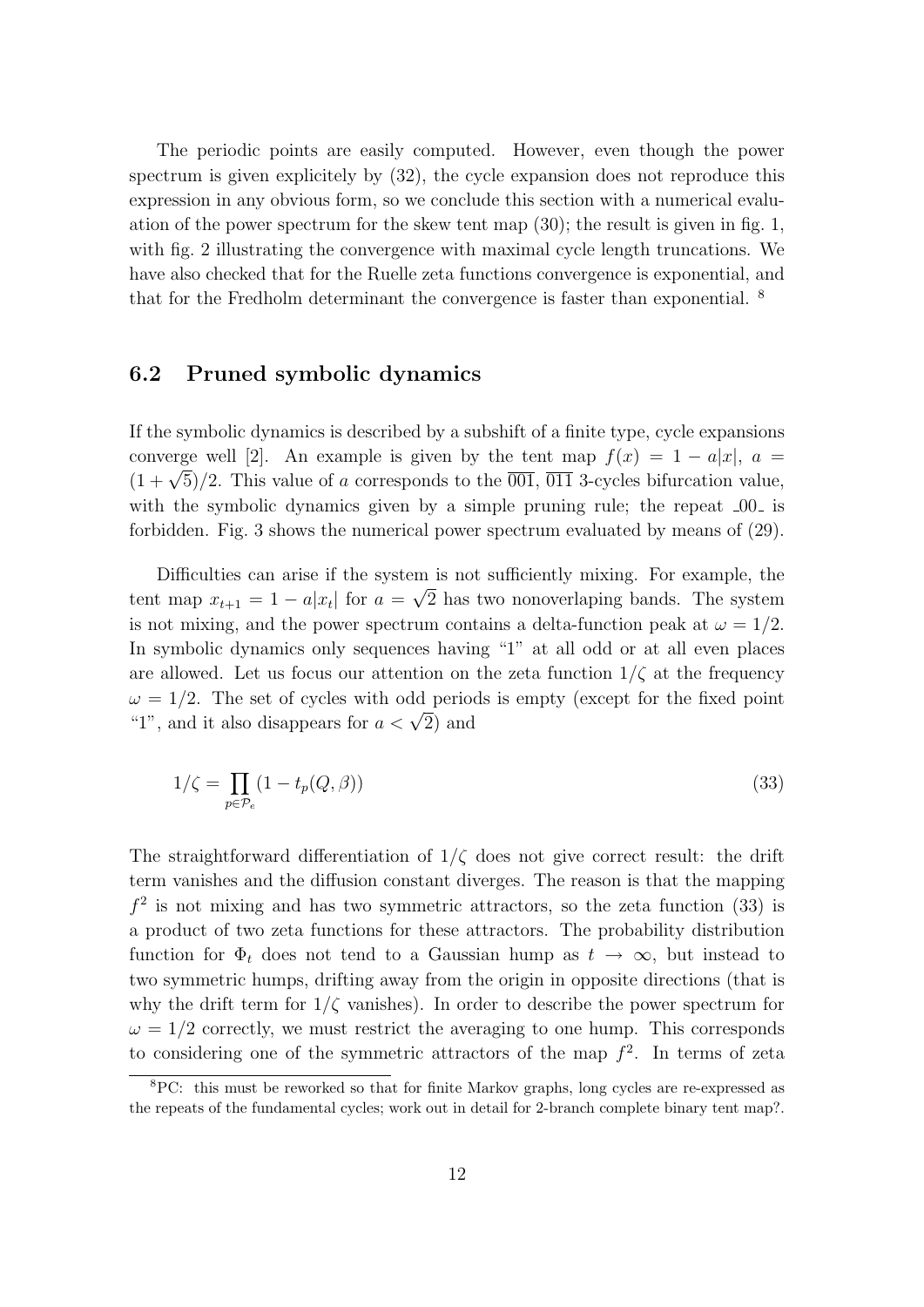function this means that we must consider square root of zeta function  $(33)$ :

$$
1/\zeta' = \prod_{p \in \mathcal{P}_e}' (1 - t_p(Q, \beta))
$$

From this zeta function correct values of discrete and continuous components of the power spectrum at  $\omega = 1/2$  are obtained as the drift term and the diffusion constant.

Mention Bernoulli hand calculations.

## 7 SUMMARY AND CONLUSIONS

We do not know how to deal with continuous flows.

Fourier analysis for chaotic sets can be recast into the transfer operator formalism, but restricted to rational frequencies  $\omega = 2\pi k/n$ .

While the cycle expansions do not appear to be convenient for rederivation of the analytic results, they converge faster than exponentially in numerical evaluations, and are also aapplicable to generic flows, where the natural measure is not analytically available

This is unsatisfactory in the sense that <sup>9</sup>

discus here invariant averages (Lyapunov, dimensions, etc.) vs. non-invariant ones, such as  $\langle x_i \rangle$ .

#### FIGURE CAPTIONS

1. Power spectrum for skew tent map (30) with  $a = 2.5$ , evaluated from cycle expansions of the Fredholm determinant (22) at all rational frequencies  $\omega =$  $2\pi k/n$ ,  $n \leq 14$ . The exact spectrum (32) is indicated by the solid line.

<sup>9</sup>PC: seems not too smart - one has to go to long cycles to evaluate spectrum at frequencies with  $q$  large, but the spectrum itself is totally smooth. Besides, for continuous time flows this pulls out only one prime cycle at a time, as all periods  $T_p$  are distinct. Need some smearing in  $\omega$ ?